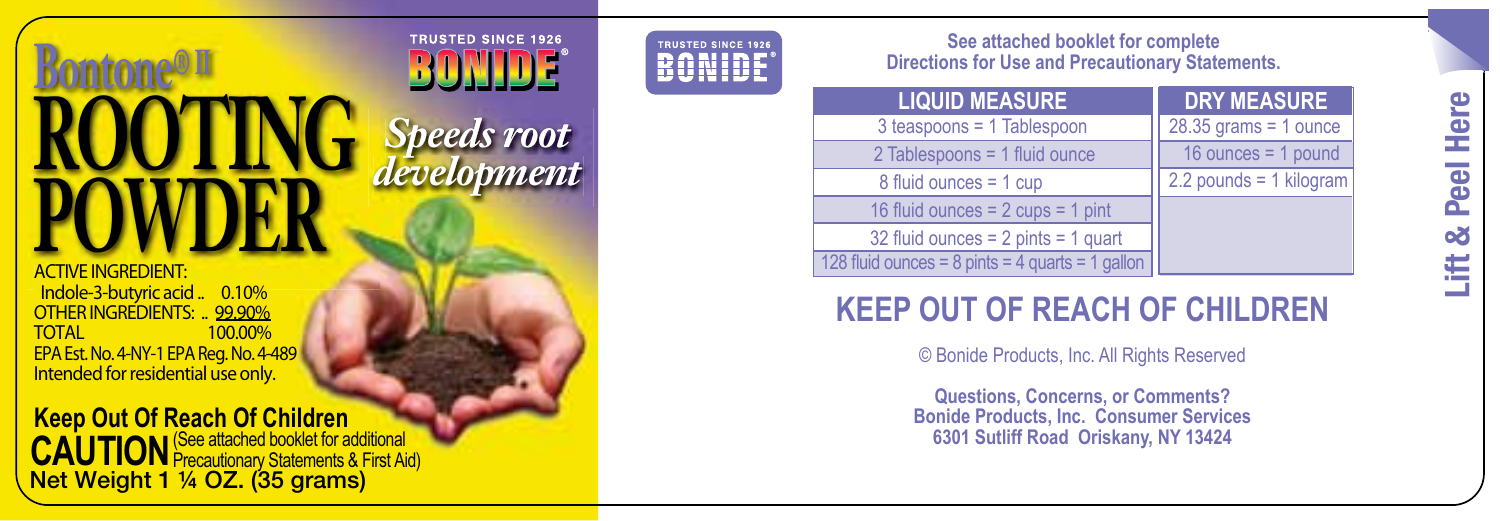# **BONTONE® II ROOTING POWDER**

- For Rooting Houseplants Ideal for transplants too
- Speeds root development for use on Ornamentals, Vegetables, Fruit Trees and Berries
- Simply Cut, Dip and Plant

Store and transport in an upright position. ©Bonide Products, Inc. All Rights Reserved

Bonide Products, Inc. EPA Est. No. 4-NY-1<br>6301 Sutliff Road EPA Reg. No. 4-489 Oriskany, NY 13424

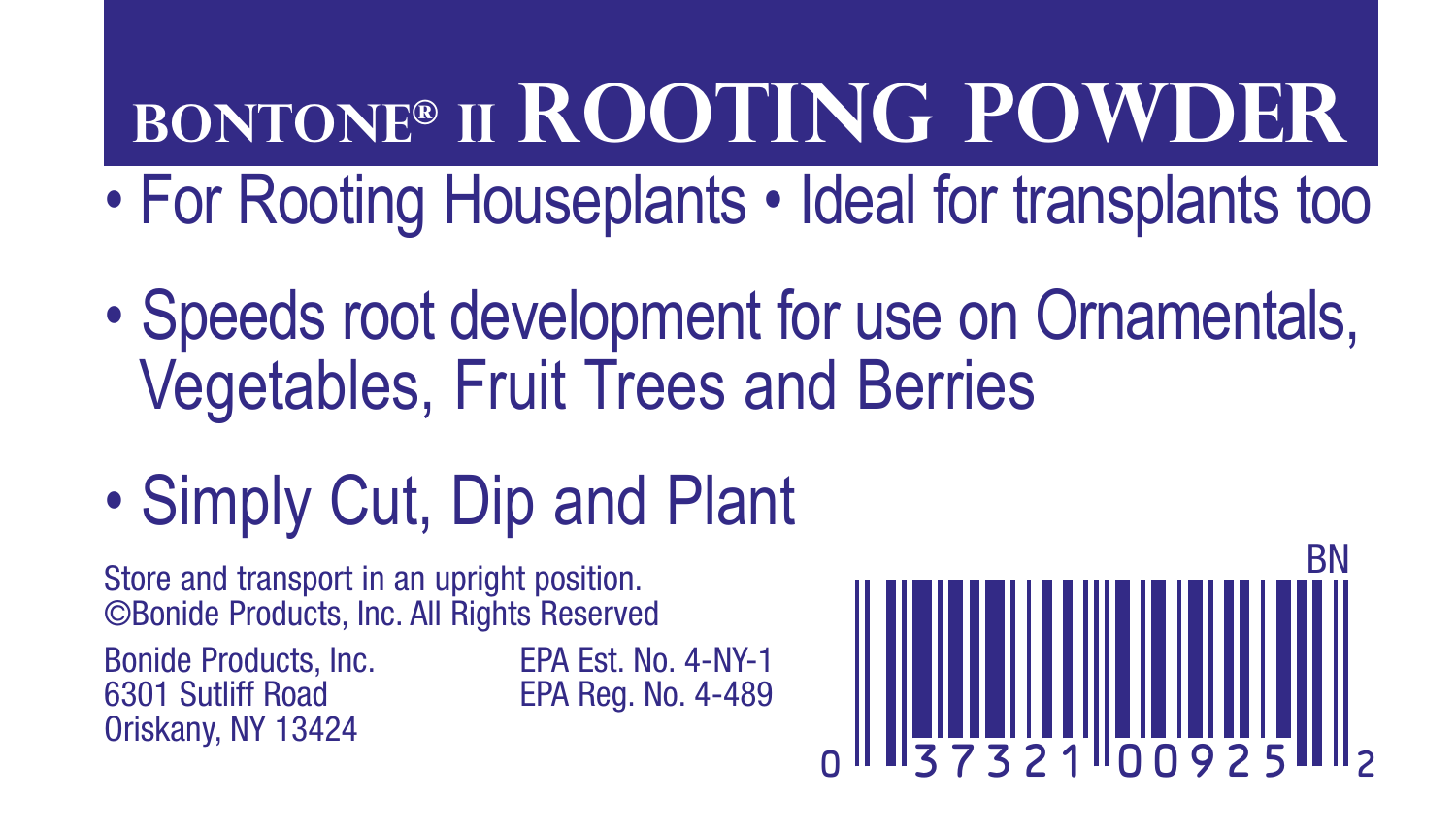#### **DIRECTIONS FOR USE READ THE ENTIRE LABEL BEFORE USE**

It is a violation of Federal law to use this product in a manner inconsistent with its labeling. This product may be used on a variety of plant cuttings, including woody, herbaceous, and flowering ornamental species, vegetables, fruit trees and small fruits. Also use for general treatment of bulb, roots, and corms. This product is ideal for the rooting treatment of many houseplants and Azaleas (evergreen types), Chrysanthemums, Chinese Evergreens, Dieffenbachia, Draceanas, Geraniums, Hydrangeas, Ivy, Lantanas, Pandanus, Veitchi, Pachysandra, Peperomias, Philodendron, Poinsettias, Pothos, and a wide range of other plants.

**Application Instructions:** Take cuttings from a vigorous healthy plant. Remove any leaves or flowers at the base of the cutting. Stir cut ends in this product. Plant treated cuttings in a rooting medium such as potting soil. Mist regularly.

Keep rooting medium moderately moist until roots are established. Treated cuttings should not have less than a 60°F Temperature.

**General Treatment of Seeds, Bulbs, Corms and roots of ornamental plants:** Place this product and bulbs, corms or roots into a sealed bag or container. Shake well to deposit a light coating. 1 ¼ ounces of this product should treat approximately 2,800 average cuttings .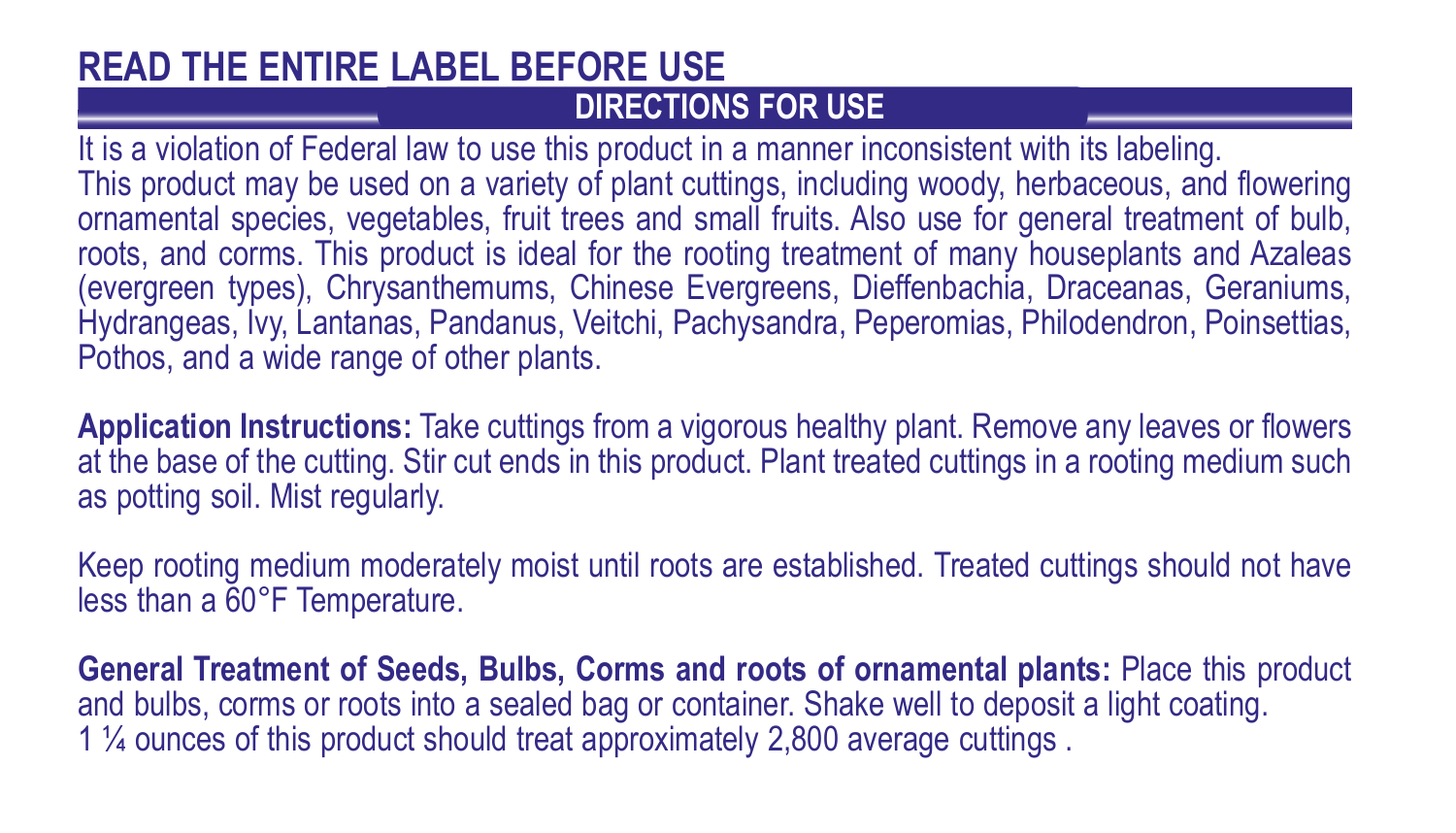## **STORAGE & DISPOSAL**

Pesticide Storage: Store in tightly closed, original container in a dry, cool, dark, locked area away from children and domestic animals. **Pesticide Disposal and Container Handling:** Nonrefillable container. Do not reuse or refill this container. *If empty:* Place in trash or offer for recycling, if available. *If partly filled:* Call your local solid waste agency for disposal instructions. Never place unused product down any indoor or outdoor drain.

### **FIRST AID**

Have the product container or label with you when calling a poison control center or doctor, or going for treatment. You may also contact the National Pesticide Information Center at 1-800- 858-7378 for emergency medical treatment information.<br>If in Eves: Hold eve open and rinse slowly and genti

**If Hold eye open and rinse slowly and gently with water for 15-20 minutes.** Remove contact lenses, if present, after the first 5 minutes, then continue rinsing eye. Call a poison control center or doctor for treatment advice.

**If Swallowed:** Call a poison control center or doctor immediately for treatment advice. Have person sip a glass of water if able to swallow. Do not induce vomiting unless told to do so by a poison control center or doctor. Do not give anything by mouth to an unconscious person.

**If on Skin** Take off contaminated clothing. Rinse skin immediately with plenty of water<br>**If or 15-18** or 15-20 minutes. Call a poison control center or doctor for further treatmen for 15-20 minutes. Call a poison control center or doctor for further treatment advice.